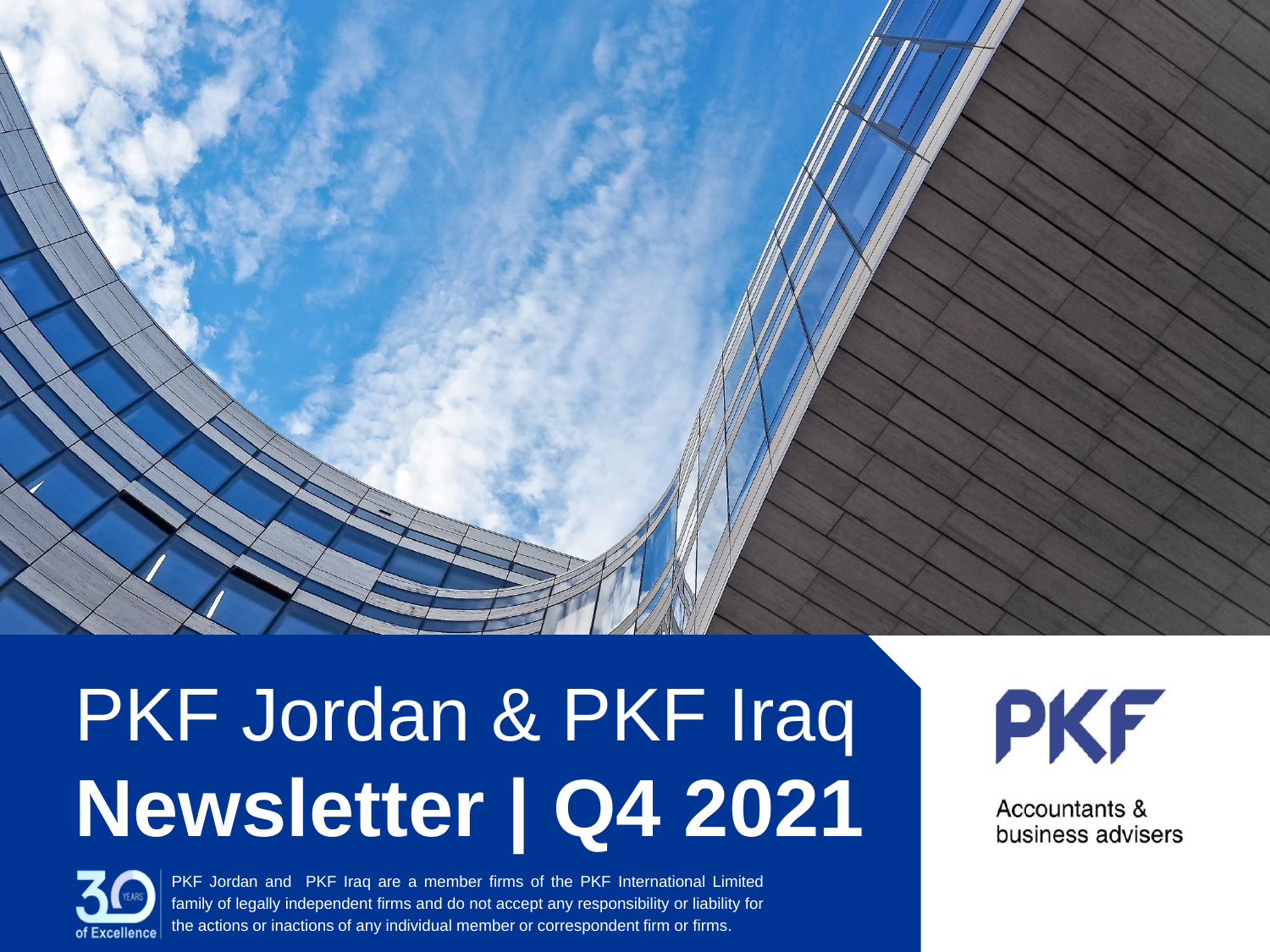# **Content**

| <b>What Having a "Growth Mindset" Actually Means</b> |  |
|------------------------------------------------------|--|
| by Carol Dweck                                       |  |
|                                                      |  |
| <b>Major Contracts</b>                               |  |
|                                                      |  |
| <b>Partner's Appointment</b>                         |  |
| <b>About Us</b>                                      |  |
|                                                      |  |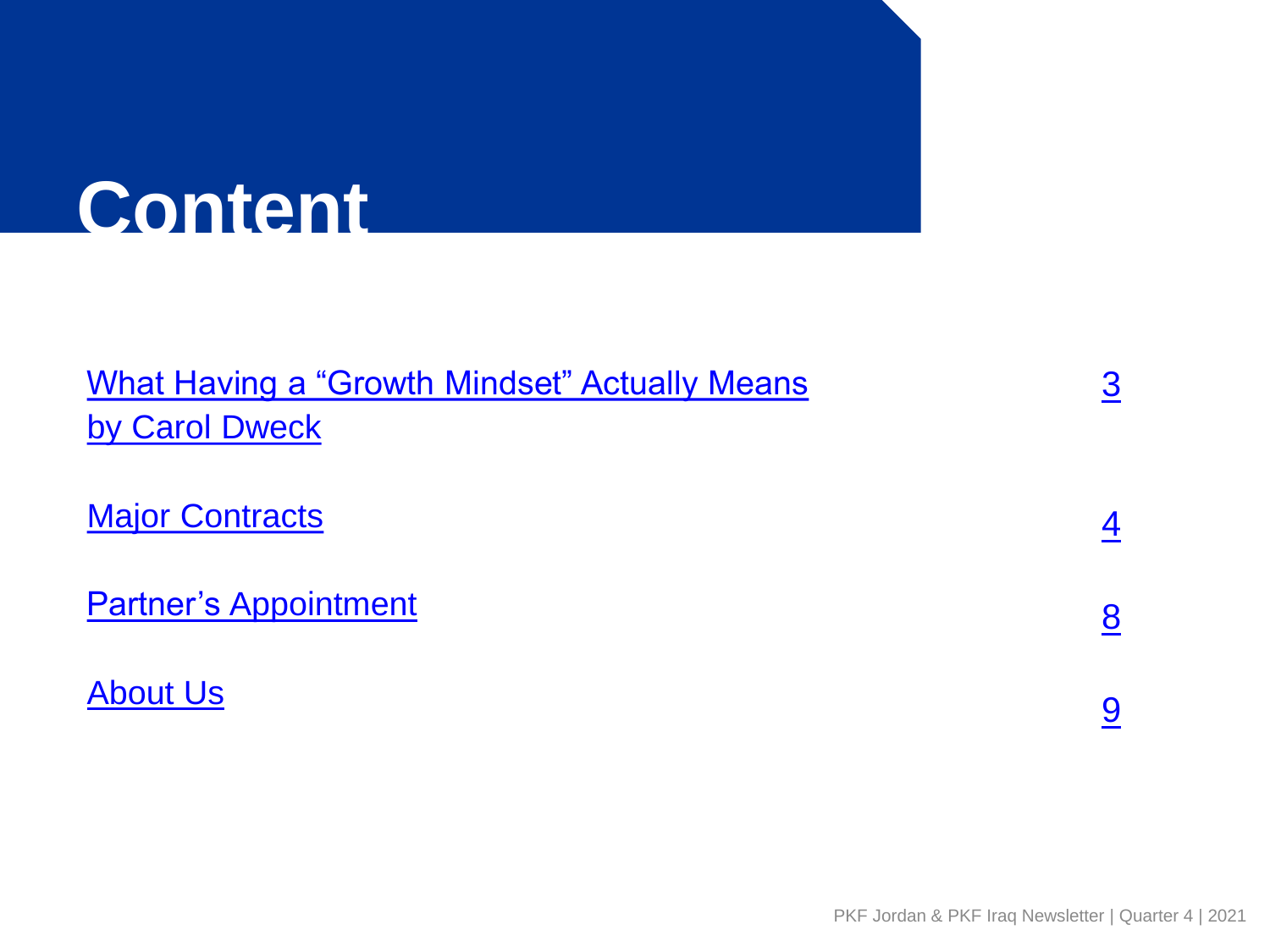# **Good Read** Andrew Nguyen/HBR STAFF

### **What Having a "Growth Mindset" Actually Means** by [Carol Dweck](https://hbr.org/search?term=carol dweck)

Read article @ <https://hbr.org/2016/01/what-having-a-growth-mindset-actually-means>

<span id="page-2-0"></span>Harvard Business Review | Managing Yourself |<https://hbr.org/2016/01/what-having-a-growth-mindset-actually-means>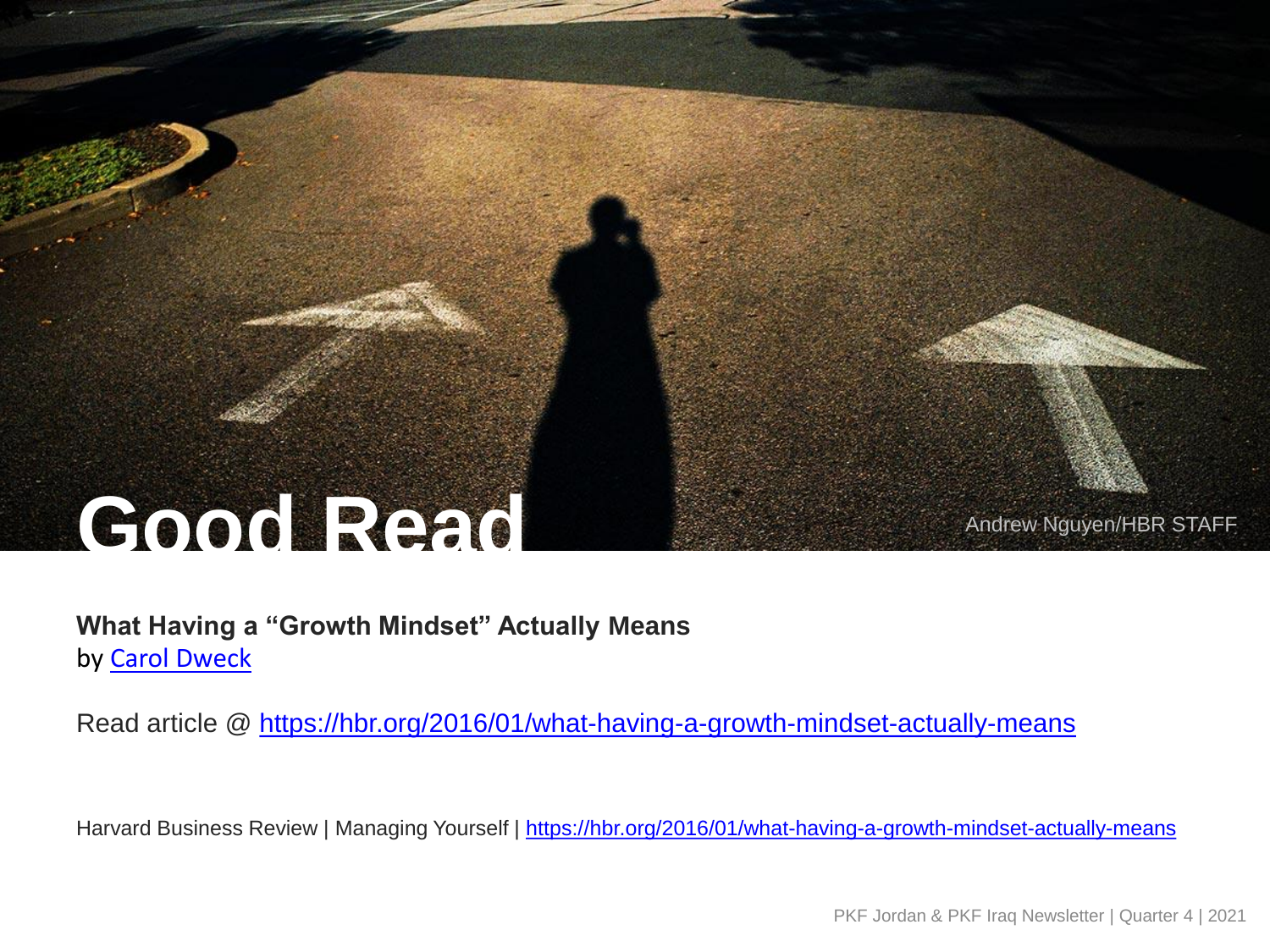### **DAI**

- DAI works on the frontlines of global development. Transforming ideas into action—action into impact.
- DAI's mission is to make a lasting difference in the world by helping people improve their lives.
- <span id="page-3-0"></span>• PKF Jordan have signed a subcontract with DAI to provide Cost Recovery Models for Electricity Services for GOI and KRG Ministries of Electricity.

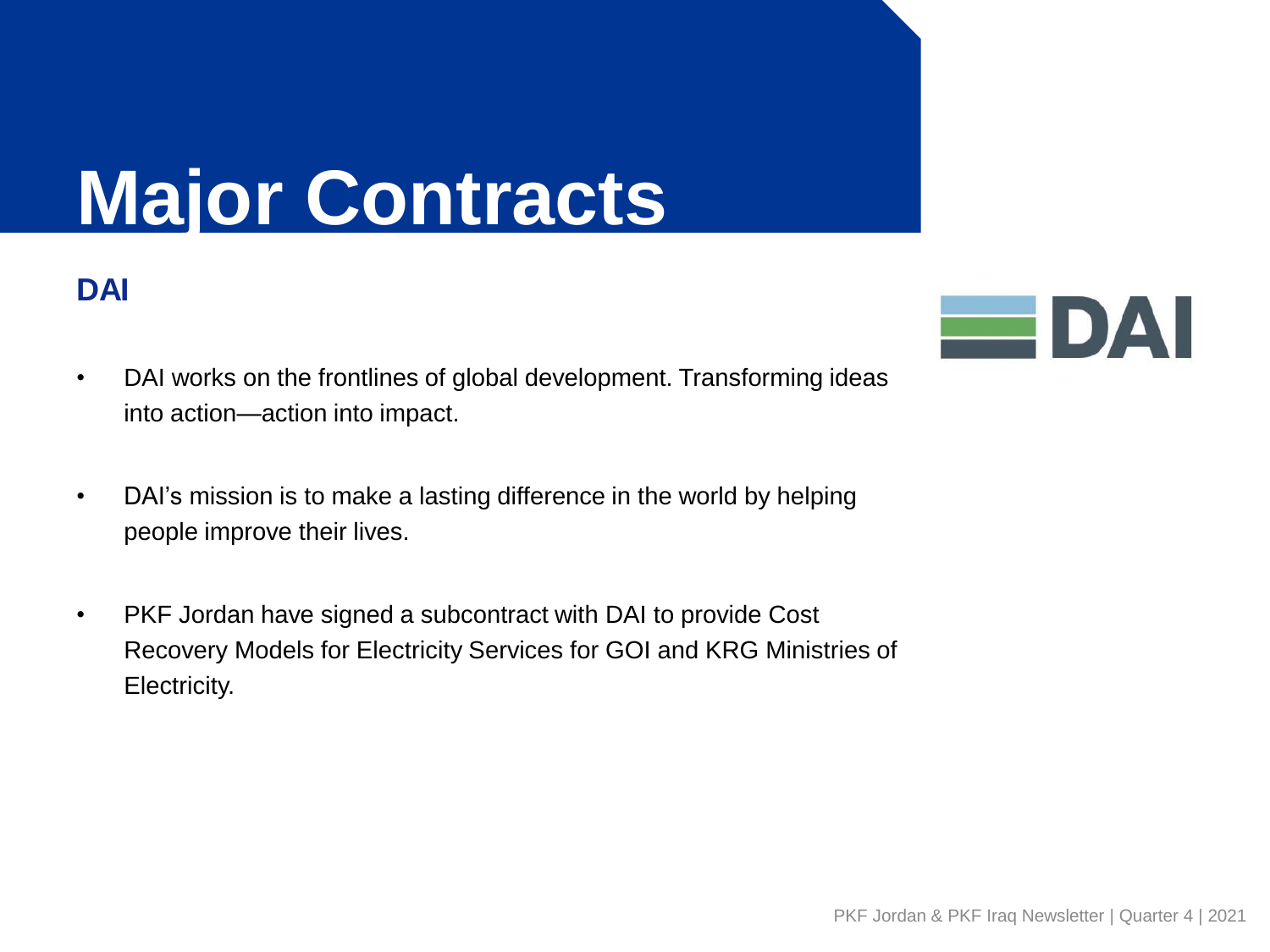### **Danish Refugee Council (DRC)**

- Danish Refugee Council is a leading, international humanitarian displacement organisation, supporting refugees and internally displaced persons during displacement, in exile, when settling and integrating in a new place or upon return. We provide protection and life-saving humanitarian assistance. We support displaced persons in becoming self-reliant and included into hosting societies - and we work with communities, civil society and responsible authorities to promote protection of rights and peaceful coexistence.
- PKF Jordan provided external audit services to the Danish Refugee Council.

### $\bigcup$  danish  $\mathbf{\Omega}$  REFUGEE **OCOUNCIL**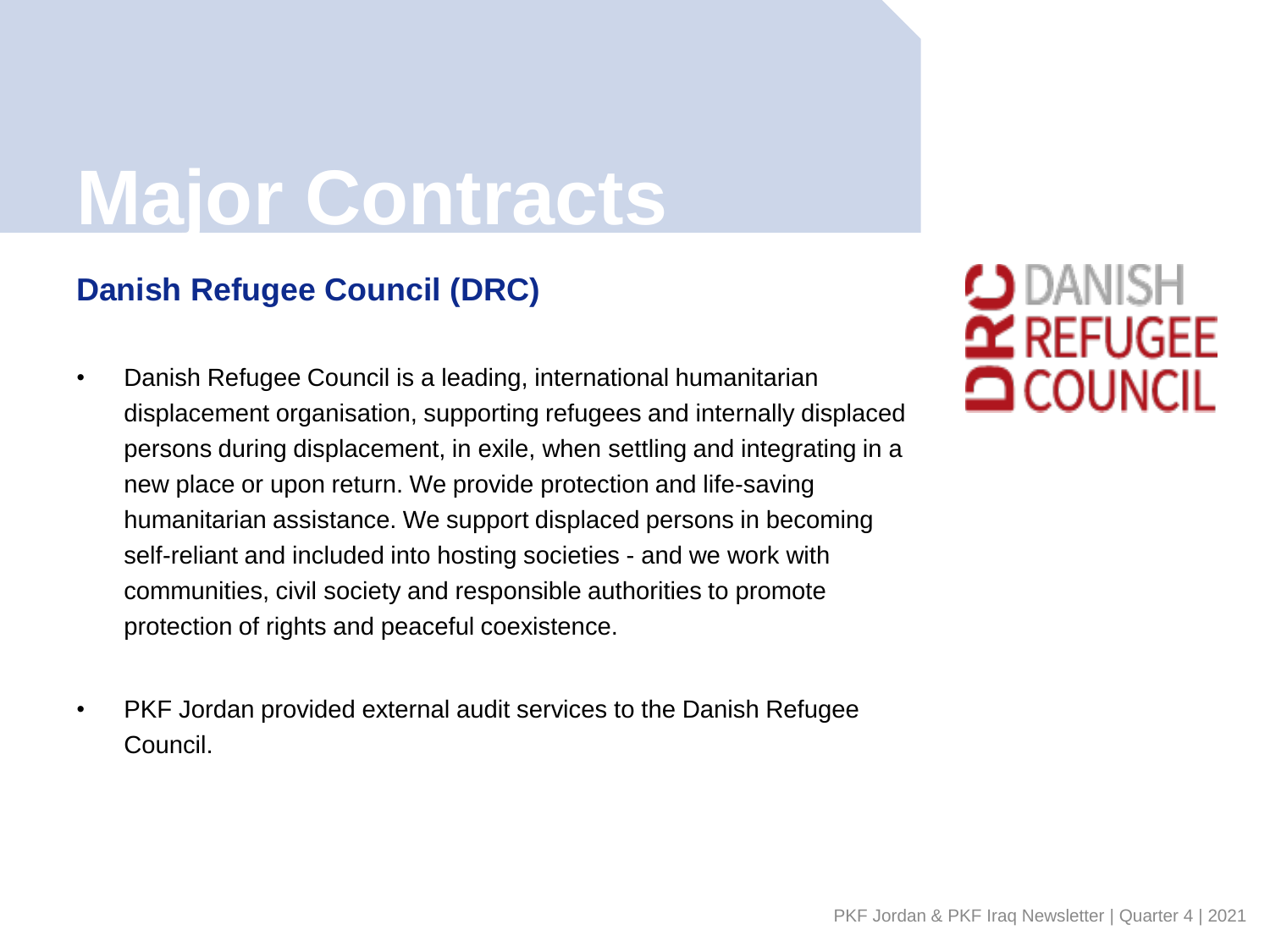### **MAWARED - The National Resources Investment and Development Corporation**

- MAWARED The National Resources Investment and Development Corporation is a financially and administratively independent governmental corporation which was established in order to support the government's investment in the field of urban development.
- PKF Jordan was awarded an external audit assignment for MAWARED.



مؤسسة استثمار الموارد الوطنية وتنميتها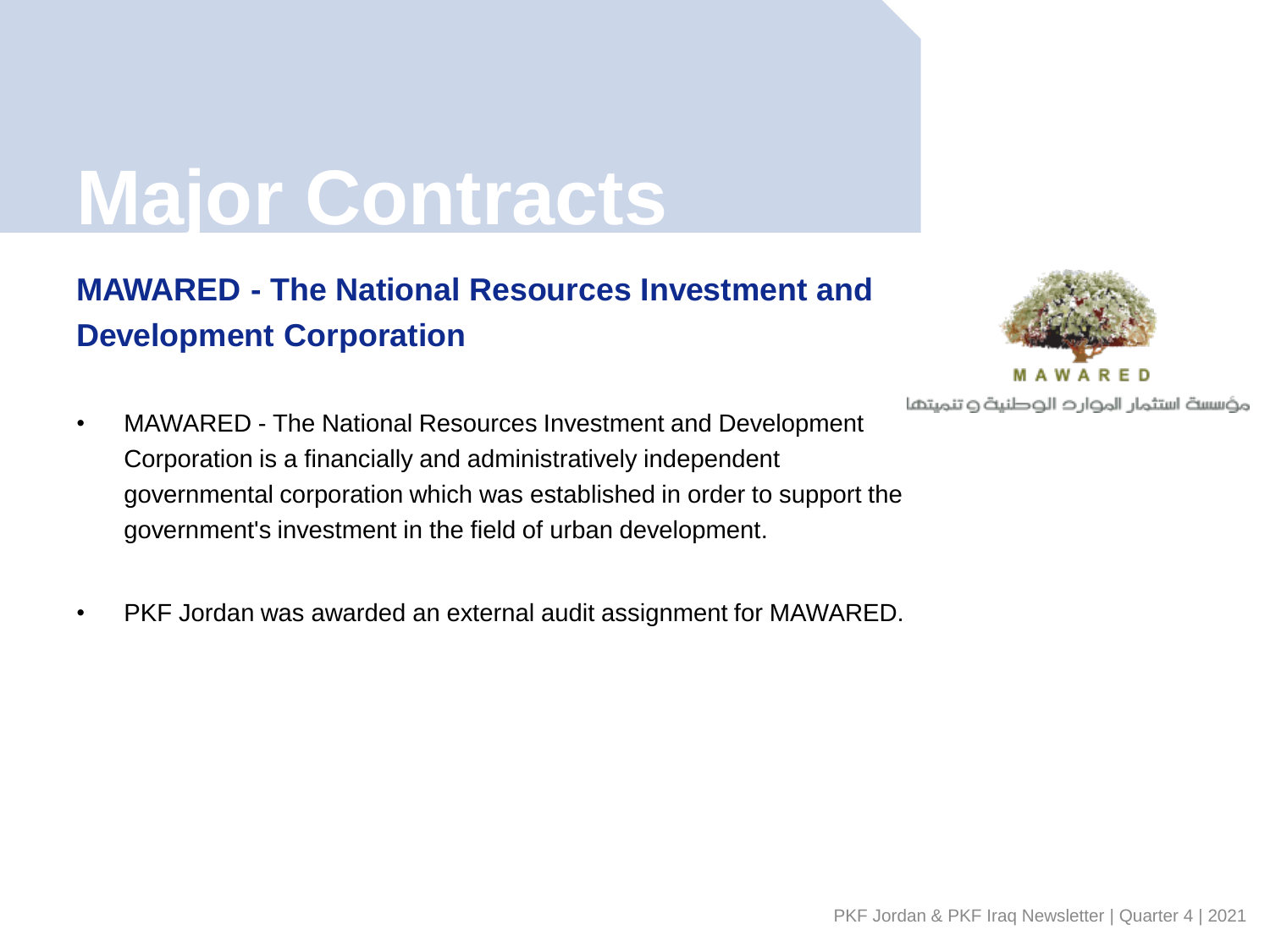### **Samra Electric Power Co. (SEPCO)**



- Samra Electric Power Company (SEPCO) was established by the government of the Hashemite Kingdom of Jordan pursuant to the provisions of the Companies Act No. 22 of 1997 and in implementation of the Cabinet Resolution taken in its session held on 26/8/2003.
- PKF Jordan provides external audit services to Samra Electric Power Company.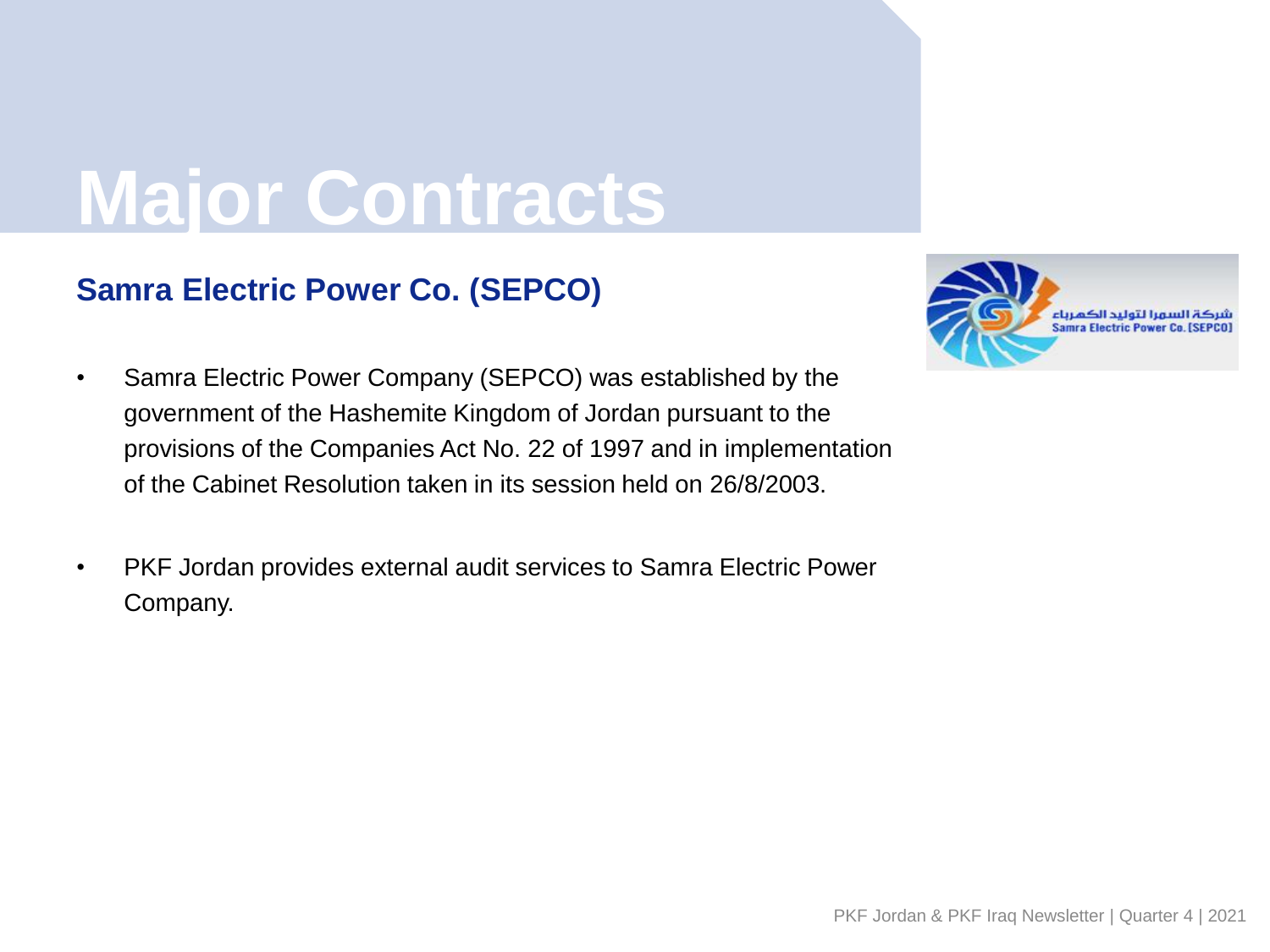# **Partner's Appointment**

### **Mr. Emad AbuHaltam has been appointed as a new Partner at PKF Jordan**

- Mr. AbuHaltam is an innovative leader in assurance, business, finance and accounting. Including a specialization in banking, investment, treasury, capital management and financial management. He has 25 years of professional experience and extensive practice in IFRS, IPSAS and Basel Reporting.
- Mr. AbuHaltam worked on a wide range of audit and financial projects over the years. In addition, he is a trainer to thousands of candidates, entrepreneurs, banking and private sector enterprises locally, regionally and internationally.
- <span id="page-7-0"></span>• Mr. AbuHaltam is an active member of various professional bodies.

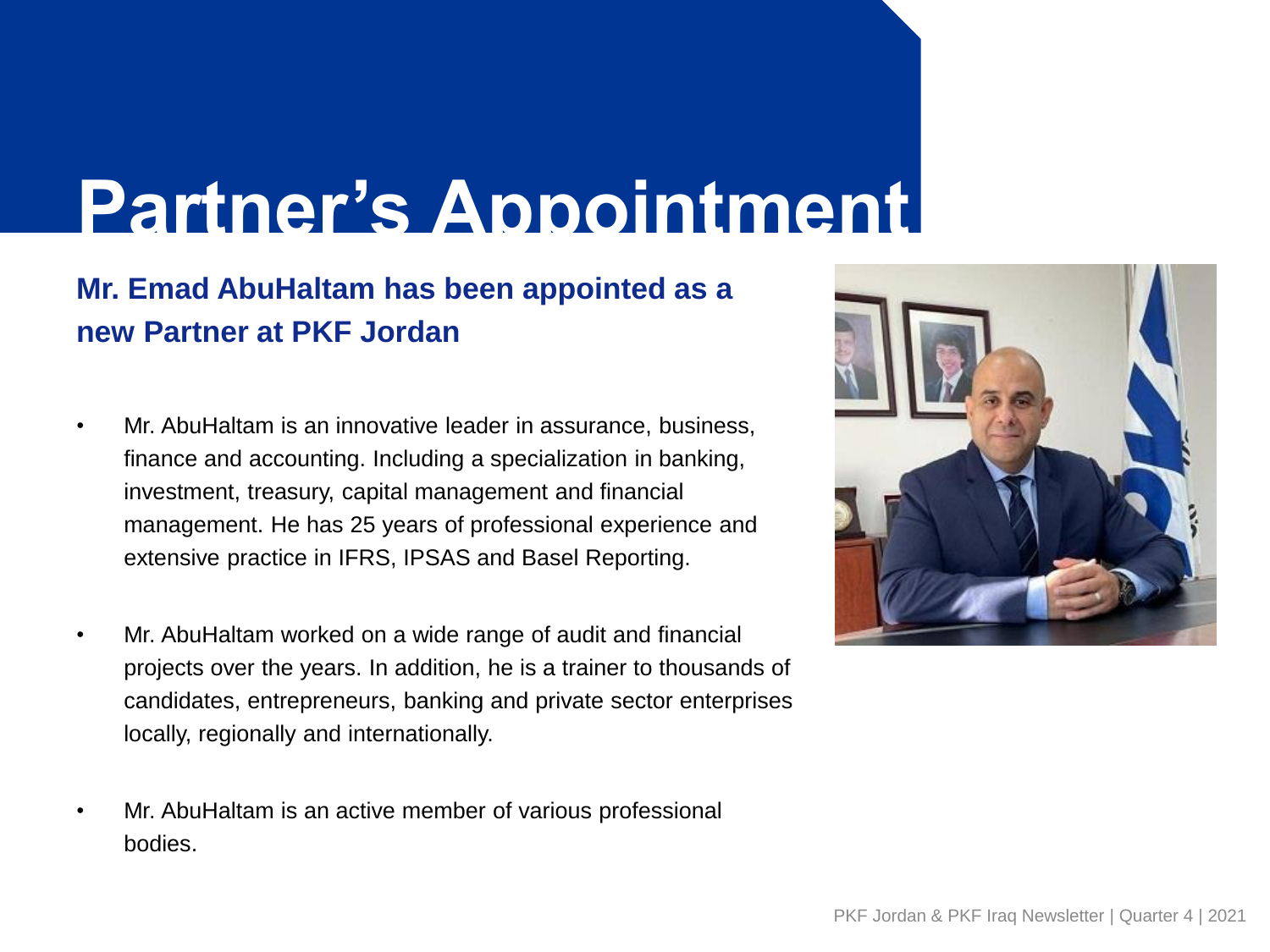PKF Jordan and PKF Iraq, member firms of PKF International, are regional, multidisciplinary business advisory firms with industry specific services. We offer outstanding opportunities, by providing international standard based services, to dramatically position our clients as pioneers in a rapidly growing business environment. PKF Jordan and PKF Iraq play a major role in business advisory including Consultancy, Auditing, and Tax Services.

Areas of experience include Finance, Taxation, Market Research, Strategic Planning, Organizational Development, Human Resource Development, Investment, Technology and Information Management, Quality Management, and Socio-Economic Studies. We also initiate an added value component where integration, consistency and reliability are effectively enforced. PKF Jordan and PKF Iraq high quality services help clients identify their business needs, improve, excel, cope with business fluctuations and accomplish their anticipated goals and excel.

Our team approach enables operating as integrated cells exposed to diverse industries. Words like creativity, innovation and flexibility generate great success within the firms' services and culture, where PKF Jordan and PKF Iraq promise of quality, accuracy, speed, and value remain applicable in all deliverables. Relying on PKF Jordan and PKF Iraq beliefs makes our caliber professional. And experiencing our services makes clients distinguishable.

PKF Jordan and PKF Iraq services are designed to look after the best interest of the clients and protect their wealth. Our advisors thoroughly investigate the organization's business cycle to innovate the most rewarding solutions within our following services:

- **Assurance and Advisory**
- **Tax Consultancy**
- **Corporate Finance**
- **Forensic Accounting**
- **Financial Planning**
- **HR & Management Consultancy**
- **IT Consultancy**
- <span id="page-8-0"></span>• **Umbrella Services**

**PKF Network Worldwide Around 50 years of experience 21,000 people 440 offices 150 countries US\$ 2.6 billion turnover Top 10 assurance & advisory firm worldwide**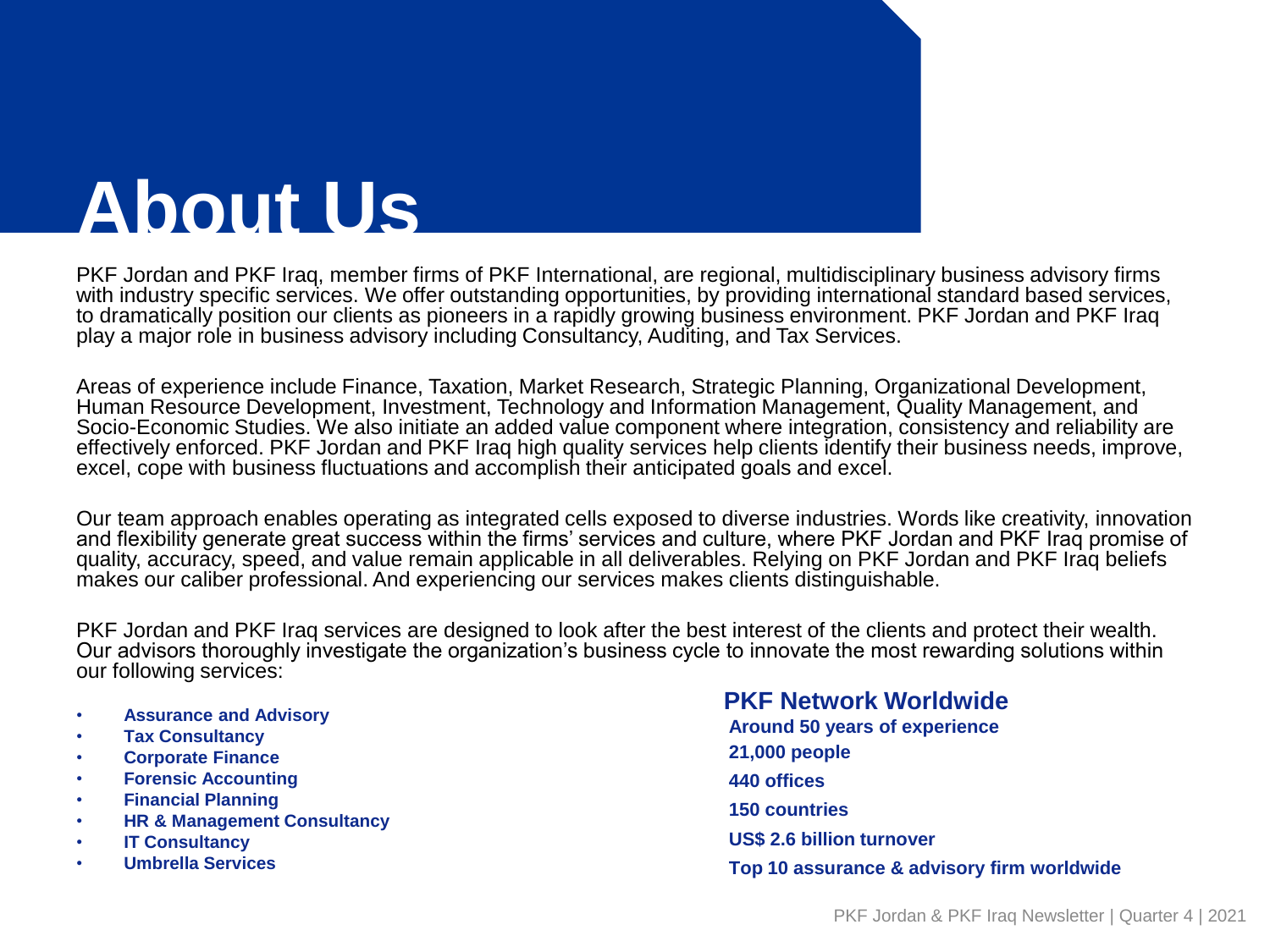### **PKF Jordan & PKF Iraq deliver a full spectrum of services:**

#### **Assurance and Advisory**

- Statutory audit
- Accounting services
- Non-statutory audit
- Sarbanes Oxley assurance
- Compilation of financial statements
- International accounting standards
- Assurance engagement
- Internal audit
- Business risk services

#### **Tax Consulting**

- Tax planning and tax manual
- Income tax
- Sales tax
- Withholding tax
- Employee's tax

#### **Corporate Finance**

- Privatization and Build Operate Transfer (BOT) services
- Private placement memorandum
- Business plans
- Finding and securing finance from the most appropriate sources (such as private equity firms)
- Business valuations
- Preparation of financial projections and financial cash flow forecasts
- Investment agent
- Provide ongoing advice and support with flotation, mergers and acquisitions, management buy-outs / buy-ins and disposals
- Due diligence
- Advice on reorganizing and restructuring existing businesses, commercial and tax considerations and fundraising options
- Feasibility studies

#### **Forensic Accounting**

- Appraisal of financial losses resulting from fraud
- Appraisal of damage resulting from prejudicial acts
- Preparation of expert opinions and second opinions
- Assisting solicitors in the financial aspects of cases
- Intervention as arbitrators or mediators in dispute resolution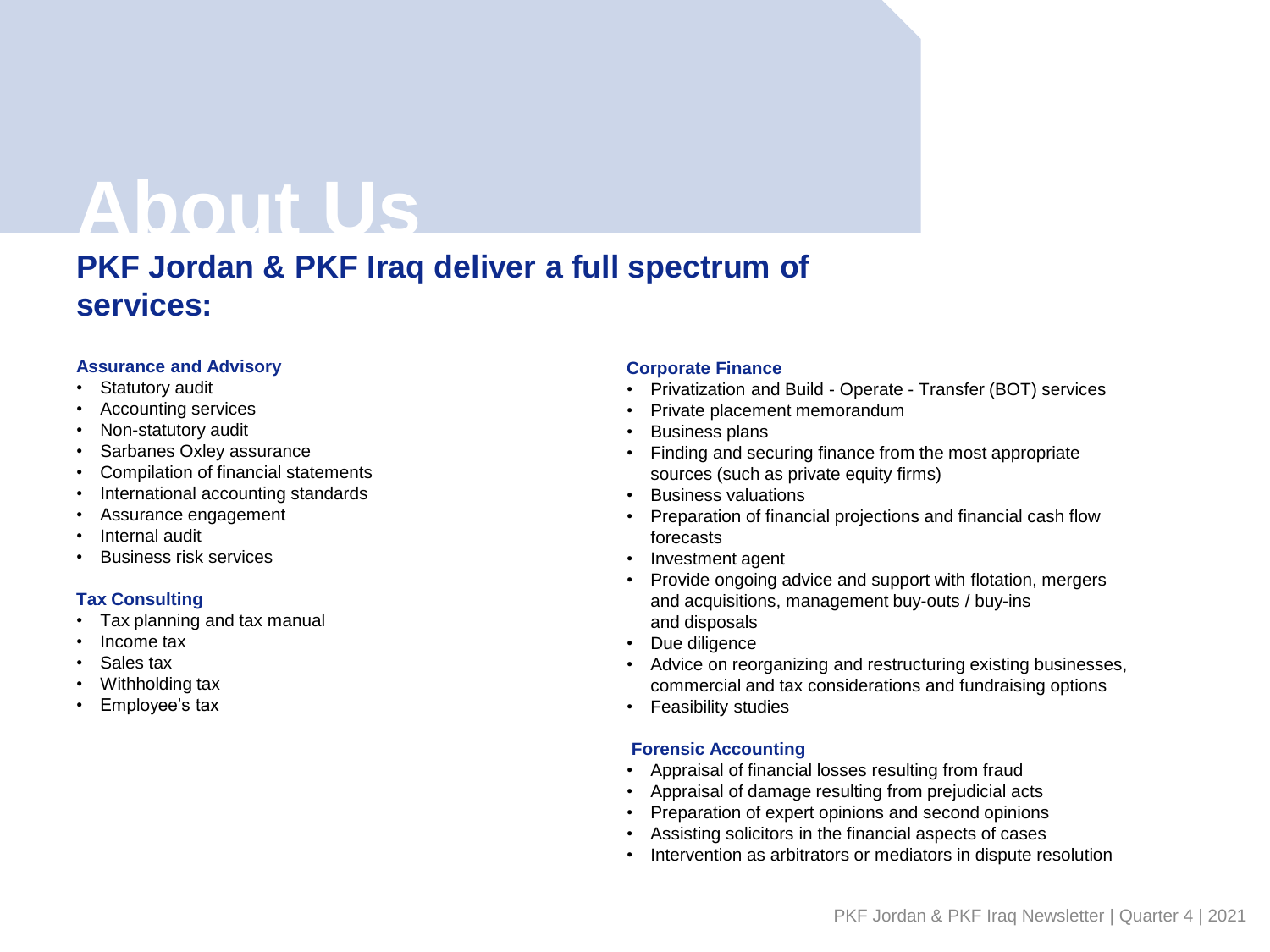### **PKF Jordan & PKF Iraq deliver a full spectrum of services:**

#### **Umbrella Services**

#### **Financial Planning**

- Retirement planning
- Savings and investments
- Medical and life insurance
- Business assurance
- Property purchase

#### **IT Consultancy**

- Business process design
- Disaster recovery planning
- Managing Information Technology (IT) expenditure budgeting and control
- Project management of business requirements
- Packaged software / Enterprise Resources Planning (ERP) selection and implementation
- Information Technology (IT) security and crisis planning
- Risk analysis and management
- Information Technology (IT) policies and procedures

#### **Management Consultancy**

- Strategic planning to achieve a sustainable competitive advantage
- Risk measurement strategies, risk management plans and crisis handling
- Institutional assessment and upgrading plans
- Reviewing business processes for efficiency, control and effectiveness
- Organizational restructuring
- Competency-based human resources management and development
- Performance scorecards and indicators
- Marketing and market communication plans
- Market studies, research and surveys
- Customer satisfaction programs development
- Financial policies and procedures including procurement, accounting, and budgeting
- Corporate governance manuals
- Costing systems
- Internal audit manuals
- Operations manuals
- Quality management services
- Monitoring, evaluation, and impact assessment studies